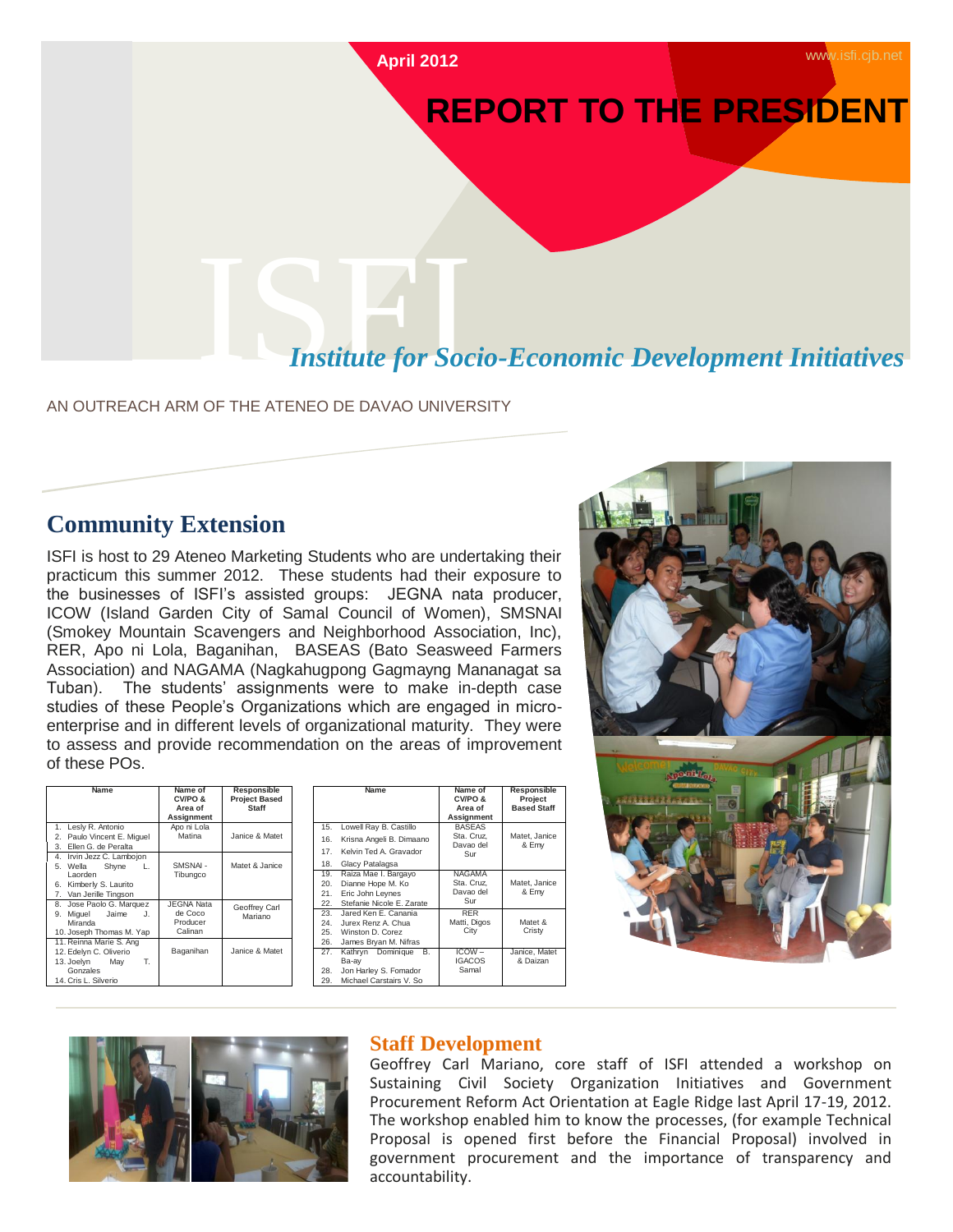

- Seventy percent (70%) of surveyed students accessed the internet in school to conduct research for their school assignments, read online news, and view video and images.
- The most popular webbased email services used by students are Yahoo Mail (100%) and Google Mail (35%).

## CLIC – Computer Literacy and Internet Connection

We have finally completed the study with the submission of the Final Report to GEM-USAID. Based on primary data (survey, FGD, and KII results and secondary data from DepEd), the following are the key findings on Computer and Internet Use in School:

- For social networking, Facebook (100%) is the most popular followed by Yahoo Messenger (60%) and Friendster (30%).
- For the internet browser, Mozilla Firefox (91%) is the most popular followed by Internet Explorer (75%), and Google Chrome (73%).
- YouTube is the most frequently (65%) accessed video sharing site by high school students.
- FGD results, supporting the survey findings, indicate that students are now able to use Microsoft Office (80% of FGDs) and perform Basic Computer Operations (72% of FGDs).
- Access to computer and internet resources improves students' academic performance and quality of education as they are able to produce better quality assignments (typewritten), improve their grammar and vocabulary, which ultimately, contributed to high grades.

## **PAHRODF**



In partnership with DevConsult, ISFI assisted 2 clusters of DILG provincial offices, Camiguin and Cagayan in Region 10 and 6 clusters, Davao del Sur, Davao City, Davao del Norte, Davao Oriental, Davao City and ComVal in Region 11 develop the leadership capability of DILG Cluster Leaders to better prepare them to undertake their new roles in the organization. Only one cluster is left to be provided with coaching and mentoring interventions.

## **Training for OWWA-DOLE OFW and their dependents:**

Three (3) batches of training on Business Plan Preparation dated April 12-13; April 19-20; and April 26-27 were facilitated by Gloria N. Penera, project coordinator of the ISFI-ADDU as the invited RP of OWWA. A total of 141 participants (49 males: 92 females) attended the training. The training was intended for OWWA's borrower-beneficiaries of the livelihood loan program which has 2 Billion Fund from the OFW Reintegration Program (P2B-ORP) in partnership with Land Bank of the Philippines.

The OFW borrowers are required to attend training to enhance their knowledge, improve their skills in business management and have right business orientation if they intend to borrow capital for business. OFWs with on-going business operation are priority of the loan assistance per criteria set by OWWA. For those participants who attended the training but have no business

yet, they can still be accommodated and were told that the training is an opportunity for them to learn the basics of business operation and probably provided a trigger to start their own small business.

According to the training in-charge - OWWA"s role in the loan program is up to endorsement only to Land Bank. The minimum loan is P300,000.00 and maximum loan amount is 2M, payable in 7 years.





**Institute for Socio-Economic Development Initiatives**

Jacinto St., Davao City Telefax No. 2273091 isfi@addu.edu.ph www.isfi.cjb.net